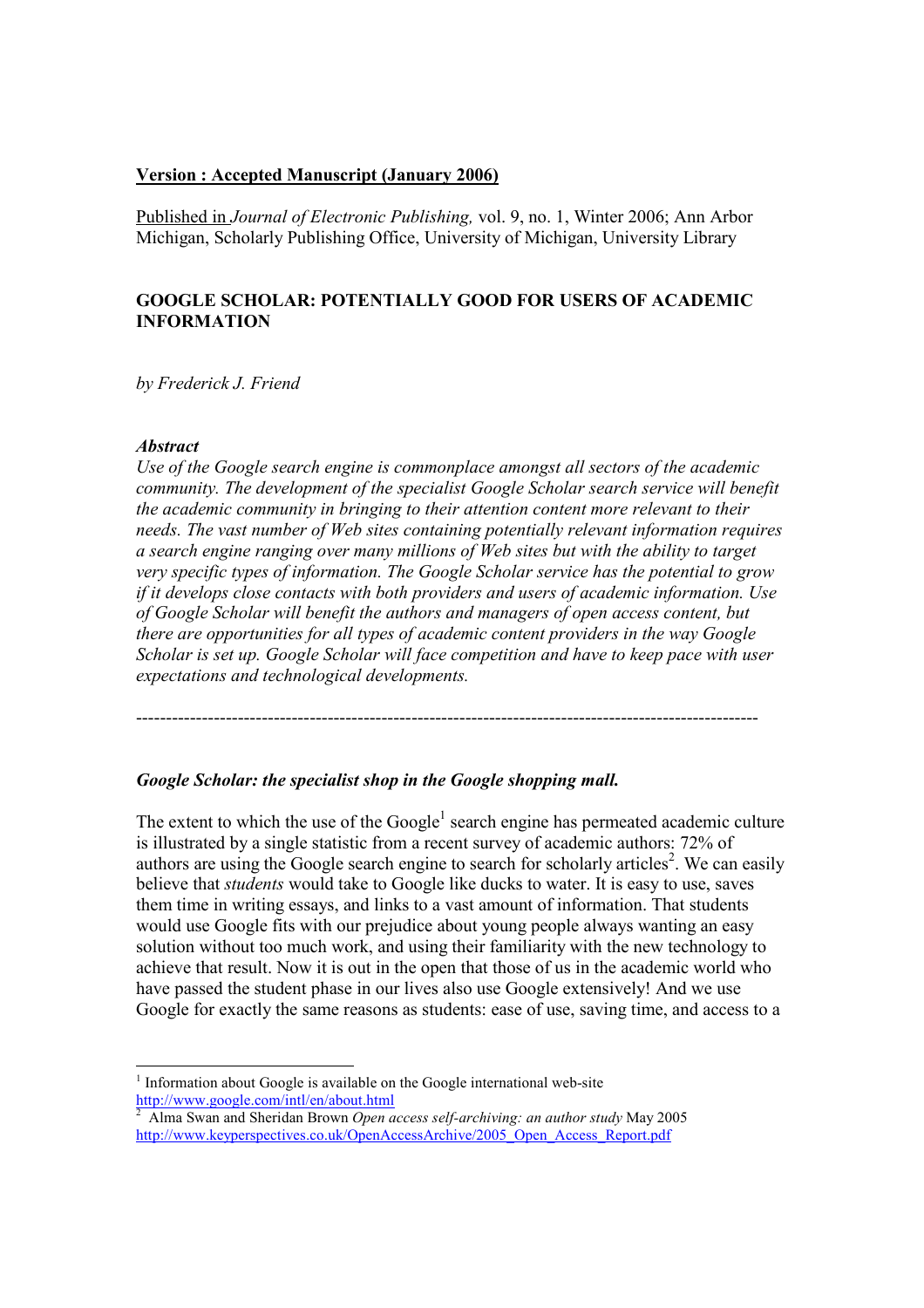wide range of resources. This revolution in the behaviour of people from every academic generation has crept up on us.

Valuable though the main Google search engine is, its limitations for anybody searching for academic content are readily observable. A search may show up many references of no academic value at all, not necessarily because the quality of the content to which a link is provided is poor but because the content is not of relevance to learning or research. Words used in searching often have different connotations, and a search may reveal content related to a different meaning of a word, although in practice such situations are rare. More common will be inadequate search results due to the failure of the search engine's inability to recognise the context of the words used for searching, the classic example of which is "lead", which is both a verb and a noun and has different connotations when talking about pencils and about chemistry. Also common are human errors in searching, particularly a failure to be precise in listing search terms. Google and other search engines are very sophisticated and the more we use their sophistication, the better the results we achieve. As an illustration of this point, a Google search under the words "open access" revealed 598,000,000 entries, nine of the first ten of which would have been useful to anybody investigating open access to research outputs, but beyond the first ten results the reader would be looking for the proverbial needle in a haystack. Using the "Advanced Search" facility on Google did reduce the size of the haystack in this search, providing many more than the nine immediate links in the general search, particularly through the use of the "all in title" facility and restricting the search to webpages updated in the past six months.

An important limitation on use of a general search engine is the growth of content on the World Wide Web. A Google search at the time of writing this article did not reveal any recent estimate of the number of Web sites world-wide, but the estimate of the total number of domain names is over 45 million

(http://www.zooknic.com/Domains/counts.html), and while some domains do not have Web sites, many others (such as those at universities) have numerous different sites under their domain. That creates real problems for users seeking the information most relevant to their needs. A reader with very little knowledge of a subject is easily led down paths into an information quagmire when so many Web sites are available. So the development of specialist search services, such as Google Scholar, is an inevitable and welcome development. The scope of Google Scholar is defined on the web-site<sup>3</sup> as: "Google Scholar enables you to search specifically for scholarly literature, including peerreviewed papers, theses, books, preprints, abstracts and technical reports from all broad areas of research. Use Google Scholar to find articles from a wide variety of academic publishers, professional societies, preprint repositories and universities, as well as scholarly articles available across the web." Where Google Scholar potentially has an edge over some other services is that it combines the specialist approach with its existing advantages. When we shop we like to combine our search for a specific product in a specialist shop with the advantage of a wide range of products in a huge supermarket or shopping mall. Google is the supermarket or shopping mall of information; Google Scholar is the specialist shop.

<sup>&</sup>lt;sup>3</sup> http://scholar.google.com/scholar/about.html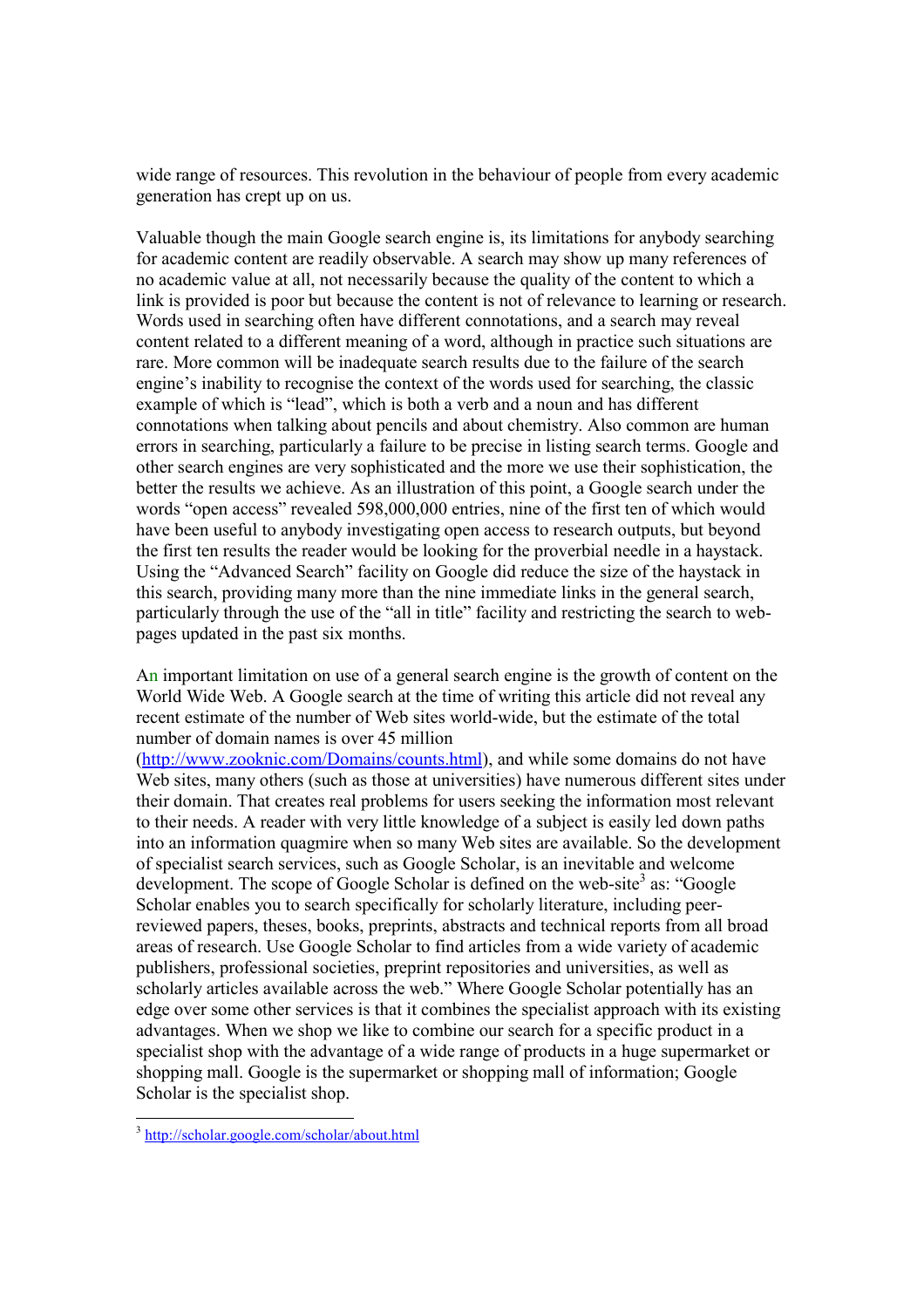The limitations of Google Scholar as it currently exists, however, can be illustrated by continuing the example of a search under the words "open access". A Google Scholar search did (at the time of writing) reduce the number of results from 598 million in Google to 1,250,000 in Google Scholar, and using the "Advanced Search" to limit the results to articles between 2000 and 2005 reduced the number to 28,000. However, the Google Scholar search would at this time have been less useful to the reader seeking an overview of the topic, as some general Web sites on open access were not revealed. On the other hand, more specialist journal articles were higher on the list, which would be useful to the reader who already has an understanding of the topic. This example may illustrate the fact that when we are not sure about what we want to buy, we do best to go to a shopping mall; when we know we want to buy a specific product we go directly to a specialist shop. The example may also illustrate the need for further development of Google Scholar.

### Swimming in the sea of information

Users of academic resources come to a search service with a spectrum of knowledge about the topic on which they wish to gain more information and with a variety of techniques they have learned through previous experience of searching databases. They may, for example, know that a particular author has written upon the topic in which they are interested and will do no more than a simple author search. More commonly they will have in their minds a number of words which relate to the subject of their search, words which may or may not correlate to the words an expert in the subject or an information professional would use. In order to make a successful search out of this range of knowledge and awareness - from vague to precise, from novice to expert - users need key-word subject searching to the whole corpus of academic literature, both subscriptionbased and open access content. A great variety of search services already exist but most are limited in their scope or not user-friendly enough to be used without professional guidance. Some electronic reference services are available for specific enquiries. OCLC's "QuestionPoint"<sup>4</sup> for instance uses the collaborative knowledge of reference librarians. But for day-to-day information retrieval users need a service in which they can undertake their own searching of full-text databases and then select the text they recognise as being relevant to their needs.

Various portals, some providing links to resources on specific subjects, lead users to relevant content but the texts users are able to reach through the portal is often very limited. Even if relevant full-text is available, the number of clicks on the mouse that users have to make to get to the full-text tries the patience of the average user. For example, the British Academy Portal<sup>5</sup> has links to a very wide range of humanities content, a good resource. A student told by a lecturer that Philip Melanchthon's "History of the life and acts of Luther" was available through that Web site would have to make a minimum of five clicks on the mouse to reach the text, and more if the student guessed

<sup>&</sup>lt;sup>4</sup> http://www.oclc.org/questionpoint/about/default.htm

<sup>&</sup>lt;sup>5</sup> http://www.britac.ac.uk/portal/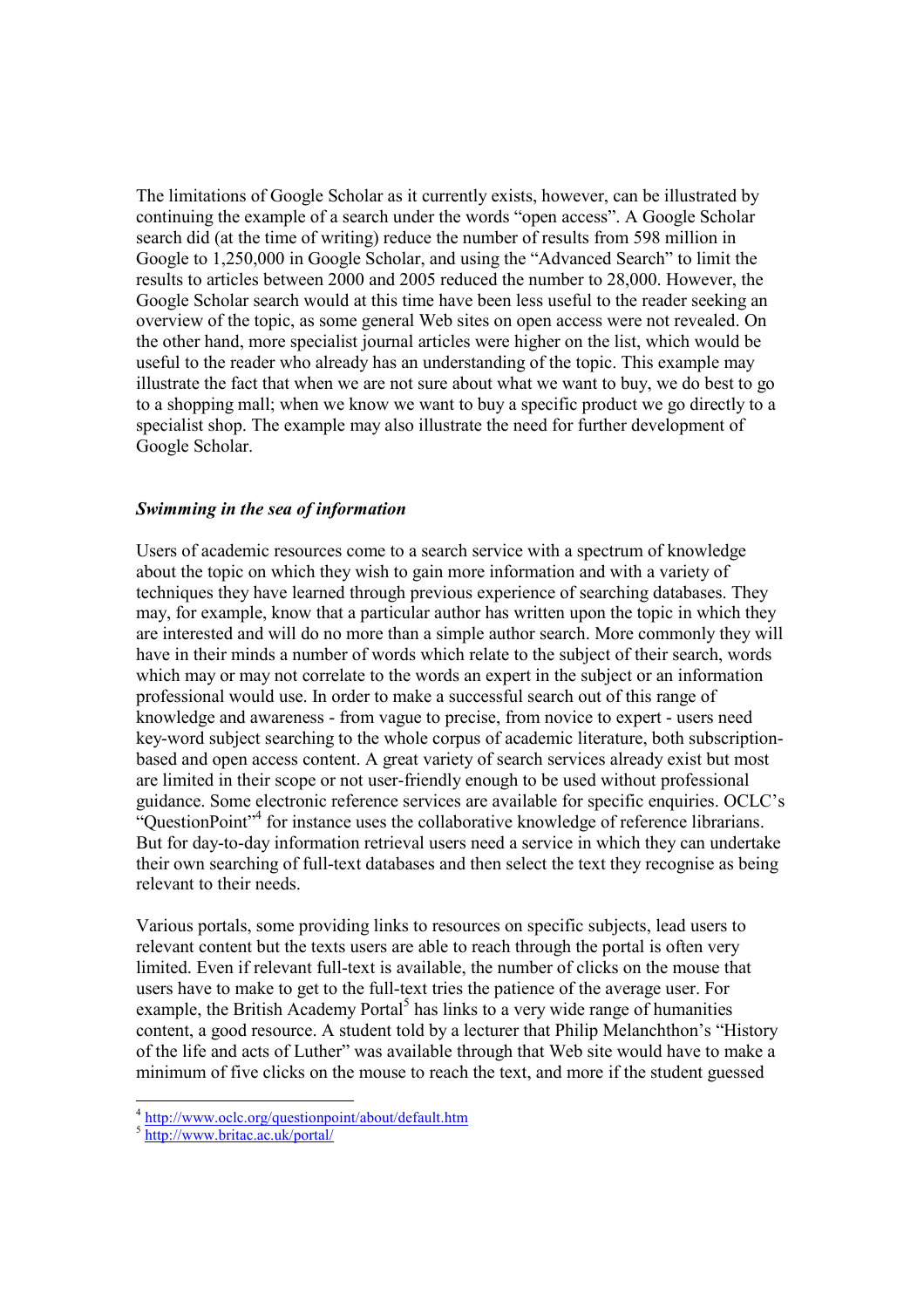incorrectly which resource to go to at one stage in the search. The challenge for information professionals and for service providers is to use the power of the Internet to enable the user to make a comprehensive search and reach the full-text of a small selection of relevant content within three or four clicks of the mouse? The technical means to provide a comprehensive searching and linking service for academic use are already in place, through the use of the DOI and the Open URL standard but no current service has yet been able to meet the easy and comprehensive approach offered by Google.

In times past students or young researchers reached the full-text of relevant journal articles by first consulting the holdings of their local library, following citations in journal articles they found locally, and then applying on inter-library loan for those articles. That method served students and researchers well for many generations but it is proving very inadequate as the holdings of academic libraries decline. Electronic document delivery is faster than paper inter-library loan but still too cumbersome and expensive to be used as a large-scale substitute for local holdings. The contrast between the limited information available in their local library and the unlimited information available on the Web is not lost on a generation of students that has already been brought up in an Internet world. Information users further along the career road may be more familiar with sources in their field, but the statistic quoted above <sup>6</sup> shows that Google is valuable even to those who have become authors. The academic world does not consist of a series of isolated subject communities, and as soon as authors begin to look for relationships between their work and the work of other authors in different disciplines, the need for search engines covering content across a wide range of disciplines becomes apparent. Although the feeling that each academic discipline is self-contained still exists in the minds of some faculty members, increasingly the links between very different disciplines – such as the link between medicine and ethics or sociology – are better recognized and bridged with search engines than with stand-alone journals. Some specialist databases may prove more useful than Google Scholar today, but this situation may change over time. Elsevier offer users an opportunity to compare search results from their Scirus database with results from Google (not Google Scholar) on scientific content<sup>7</sup>. Information searchers should accept the invitation to "do the Scirus-Google test", because it encourages competition between providers of information, which should lead to more cost-effective services.

The need to provide an effective link between user and content is to be found in the size and complexity of the sea of academic information. It is customary to speak of "a *pool* of information" and the image those words conjure up is of a small pool of information that is static, shallow, well-lit and confined. Rather what faces the user of electronic resources is a huge sea of information that is ever-moving, deep, dark and boundless. Into this sea the user has to plunge in order to find a quantity of information that is minute by comparison with the whole but of great importance to the user's need. In taking the plunge all that the user carries is a small bag of existing knowledge, perhaps a few words which describe the topic or an awareness of relationships, so that if the user comes close to the topic, its outline will be recognised by the shape of the information around it.

 6 See reference 2 above.

<sup>&</sup>lt;sup>7</sup> http://www.extranet.elsevier.com/listman/scirus/nov04/google%20online.htm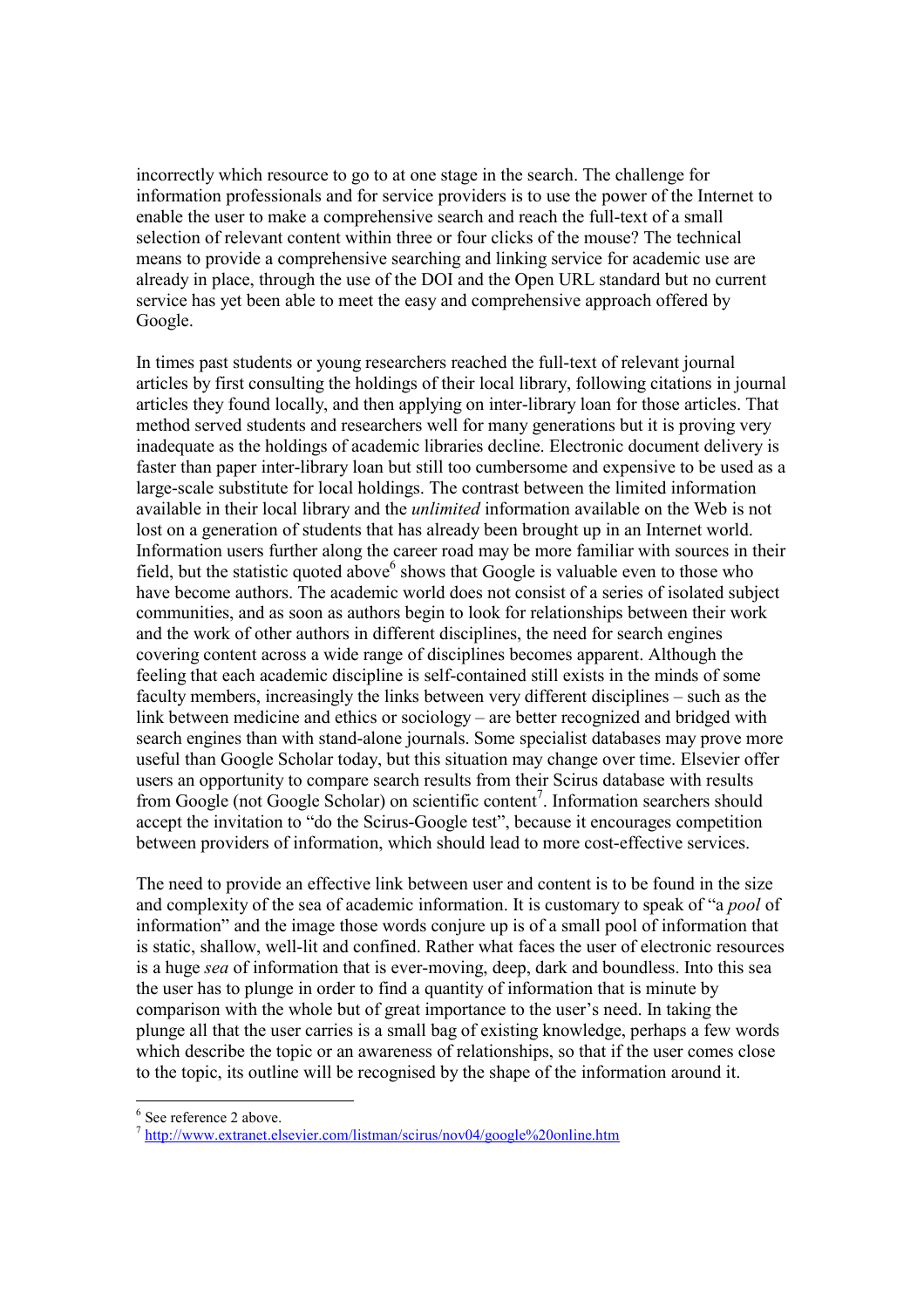Imagine yourself swimming in a sea at night and coming close to a shore-line whose outline you recognise as being close to where you wish to be. The opportunities for the intermediaries in the world of information to meet user needs lie in guiding the user to that small amount of content they will find valuable. We all need our personal lighthouse to guide us in the sea of information. Our preferences amongst databases often reflect our personal experiences in searching for information, how we search and what we find useful. Google is already well-established as a beacon guiding many individuals to the information they seek. It has a prominent position in the information landscape.

## Future development of Google Scholar?

Given that Google is already used heavily by many members of the academic community, and given that it is developing services aimed specifically at that community, it seems likely that Google's influence upon the world of scholarly information will grow. How will growth in the use of Google services interact with growth in another part of the information world, namely open access to academic journal content? The development of both open access and a search service like Google Scholar have the potential to shake the foundations of the information world. The results from the general Google search engine already include open access content but the open access links are not clear to the reader and usually buried in a mountain of other links. Clearer identification of the status of items in lists of search results (for example identifying free content or content for which payment is required) would assist readers, and a more specialised service such as Google Scholar should be able to provide such version identification. It may be that the long-term commercial success of Google Scholar will depend on such value-added services.

It is in Google's interests to develop Google Scholar in ways which meet the needs of as many members of the academic community as possible. A universal approach has to remain Google's strength, and in order to achieve its goals Google will need the cooperation of the providers as well as users of academic information. Google is a commercial company with a high profile and its commercial success does not depend on the academic sector. However, a specialised service such as Google Scholar will survive or die according to its market success; the academic community may welcome its availability for a time but if it ceases to fulfil a valuable function users will shed no more tears at its passing than at the loss of any other information service that loses contact with its user community. Users of academic information services are not interested in Google Scholar as a business, but in the services it provides.

The development of open access repositories and journals is beginning to transform scholarly communication, and there could be pointers to success for Google Scholar in the way in which that transformation has happened. The strength of the open access movement is that it has arisen from and developed within the academic community it exists to serve. Open access services have advantages that commercial services do not. Because universities have committed time and money to establishing a repository, they are more committed to their success, and their repositories tend to have a greater rapport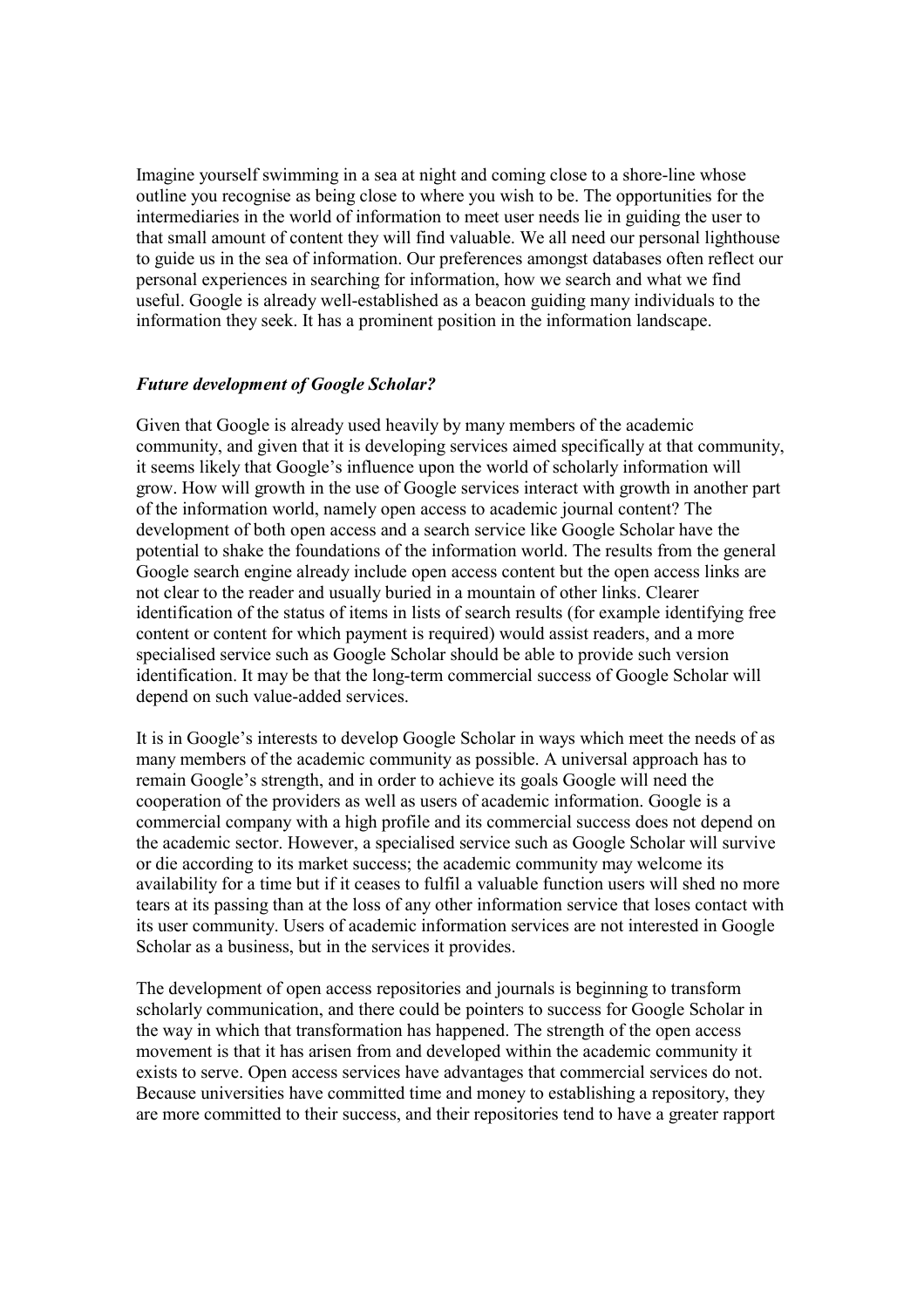with the university communities than commercial services, which have a different part in the open access revolution as service providers to the academic community. Google is a commercial company, and if the services it provides to the academic community are to survive, the design of those services needs to be driven by the requirements of the academic community.

The challenge for Google will be to develop a rapport with the academic community, so that its services become as deeply embedded in the work of that community as open access repositories and journals are becoming. There is a commercial example for them to follow in the success of  $ISI<sup>8</sup>$ , whose citation products are used in research assessment in many countries. ISI's dominance of this market has led to some criticism of its role, but as an example of a commercial company becoming a key player in academic life it is unrivalled. ISI has reached that key position by understanding the importance of quality issues to both academic and publishing communities, and using the contacts its staff have had with those communities to design services which benefit both. Google has a similar opportunity, through its understanding of the importance of searching Internet resources, but its staff need to develop close links with academic users if the opportunity is to be realised.

# Building a better Google Scholar

Google Scholar, like other information providers on the Internet, needs to find solutions to a common problem in online searching, the provision of relevant, high-quality results. Today Google Scholar provides its own version of citation information, with a "ranking" technology that reports how often the item has been cited in other scholarly literature. This certainly tells the reader that authors have found this item valuable enough to cite, and tells authors how valuable their work has been to other authors.

All players - open-access and subscription publishers, managers of open-access repositories, and librarians - should collaborate to find a way to identify high academic quality in a search-engine world. Those measures may not be as dependent on the impact factors as they are in the print world; they may be new measurements that we need to identify. If Google Scholar is to better meet the needs of the academic community, it has to reveal to users the most relevant high-quality content from a vast potential source. Two apparently contradictory factors are important: having as many potential sources of information as possible but also having the ability to choose the best. Any restriction upon the size of the source of information will be bad for Google. Differentiation on the basis of quality of content needs to come through Google's search software, not through the size of the sea of information that forms its source.

Google Scholar needs to be able to search across as wide a range of high-quality academic content as is available on the Web, and authors and managers of open access content need their content to be found and used. These needs complement one another

<sup>&</sup>lt;sup>8</sup> ISI's products and services are described at <u>www.isinet.com</u>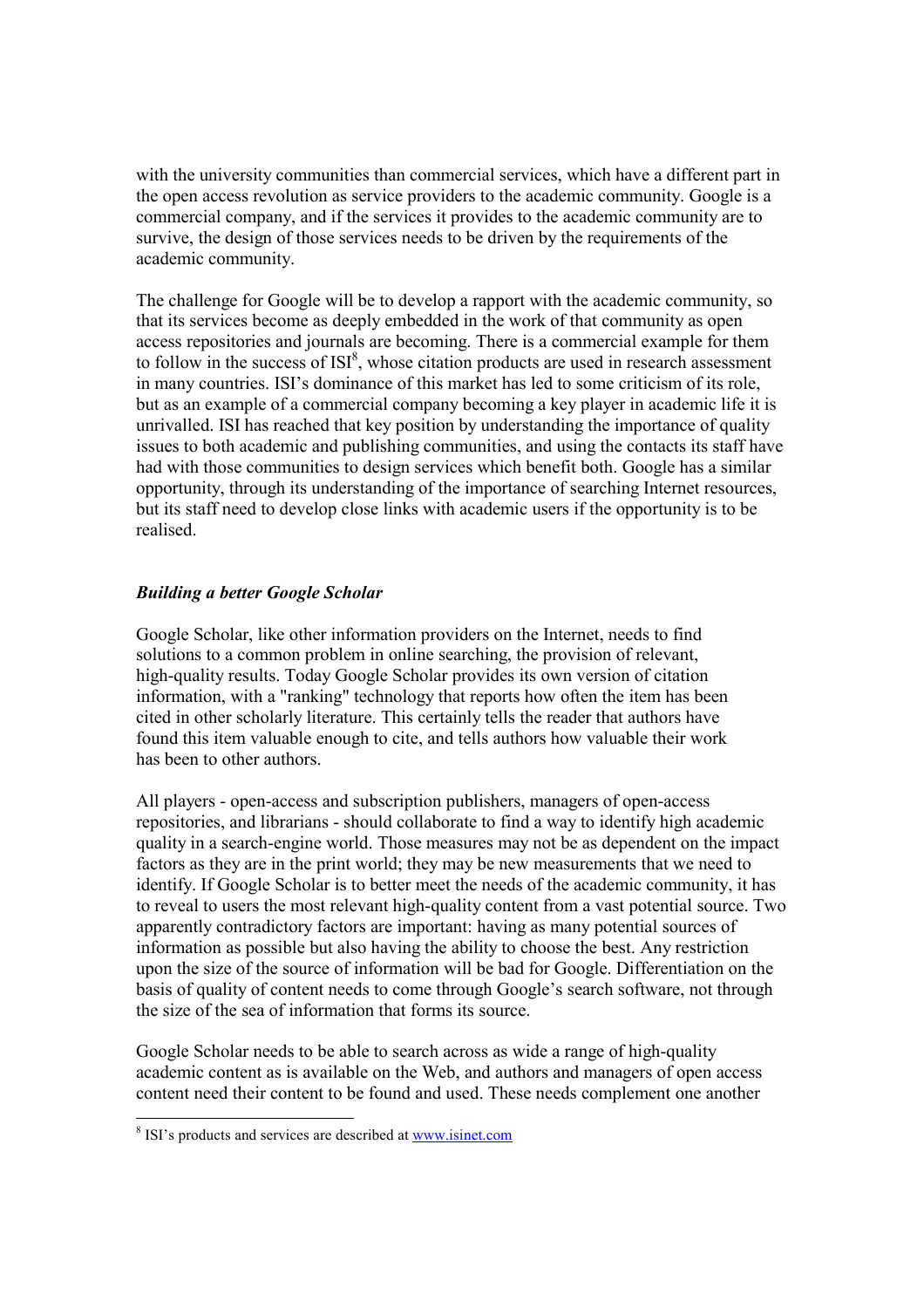and are not in competition. One way to improve the provision of high-quality content is for Google scholar to include in its database all open access journals and all open access repositories at education and research institutions. The availability of open access content in repositories and open access journals adds considerably to the size of Google's source. While some open access content is already available through Google Scholar, the criteria for inclusion are not clear, and more types of open access content – in addition to journal articles – could make a search more valuable for a user. Content from university repositories and peer-reviewed open access journals is high-quality content, and it presents no barriers either in linking restrictions or in access by users. Open access content presents a search engine with low-hanging fruit for easy picking.

It is similarly in the interests of open access authors and the managers of open access content to encourage any means of finding the content. While general search engines already provide an excellent route for users to open access content, a specialised service such as Google Scholar has the potential to make life even easier for the user. The easier and more accurate a search service is for the user, the greater the use of open access content likely to result from a search. Open access also provides value to authors, because the lack of technical or payment barrier means greater usage and therefore higher citation levels.<sup>9</sup>

Much subscription content is also high quality, and may also present a search engine with low-hanging fruit in respect of ease of linking. Google Scholar now shows subscription content in its search results, and takes the user to the content only if the user's library has a subscription to the content. This arrangement will benefit subscription publishers when users of Google Scholar have a subscription to the content indexed. Interestingly it will also clearly benefit open access publishers. Users who wish to use a version of a work held in a repository will not lose out under this arrangement because a very helpful Google Scholar policy is also to group multiple versions of a work. Google Scholar's web-page on "Support for Publishers" describes how "Publisher's full-text, if indexed, is the primary version"<sup>10</sup> even as Google Scholar provides access to other versions. If several versions of a work appear on a search results screen and each version is clearly identified, users can choose the version that best suits their situation. This already happens with search engines when we choose not to select the first item on the results screen but go instead to the second or third item if the description of that item is closest to our requirements both in content and in format. Through such arrangements users of Google Scholar will have an advantage over users of search services that only search particular types of content (for example journal articles) or content from particular types of providers (for example commercial publishers). What this means for the reader or publishers is yet to be discovered.

## Libraries and Google Scholar

-

<sup>&</sup>lt;sup>9</sup> Research is still under way into the use and citation-levels of open access content, but a good description of the "effect of open access upon citation impact" is contained in the slide at

http://www.ecs.soton.ac.uk/~harnad/Temp/OATAnew.pdf#search='Open%20access%20citation. <sup>10</sup> http://scholar.google.com/scholar/publishers.html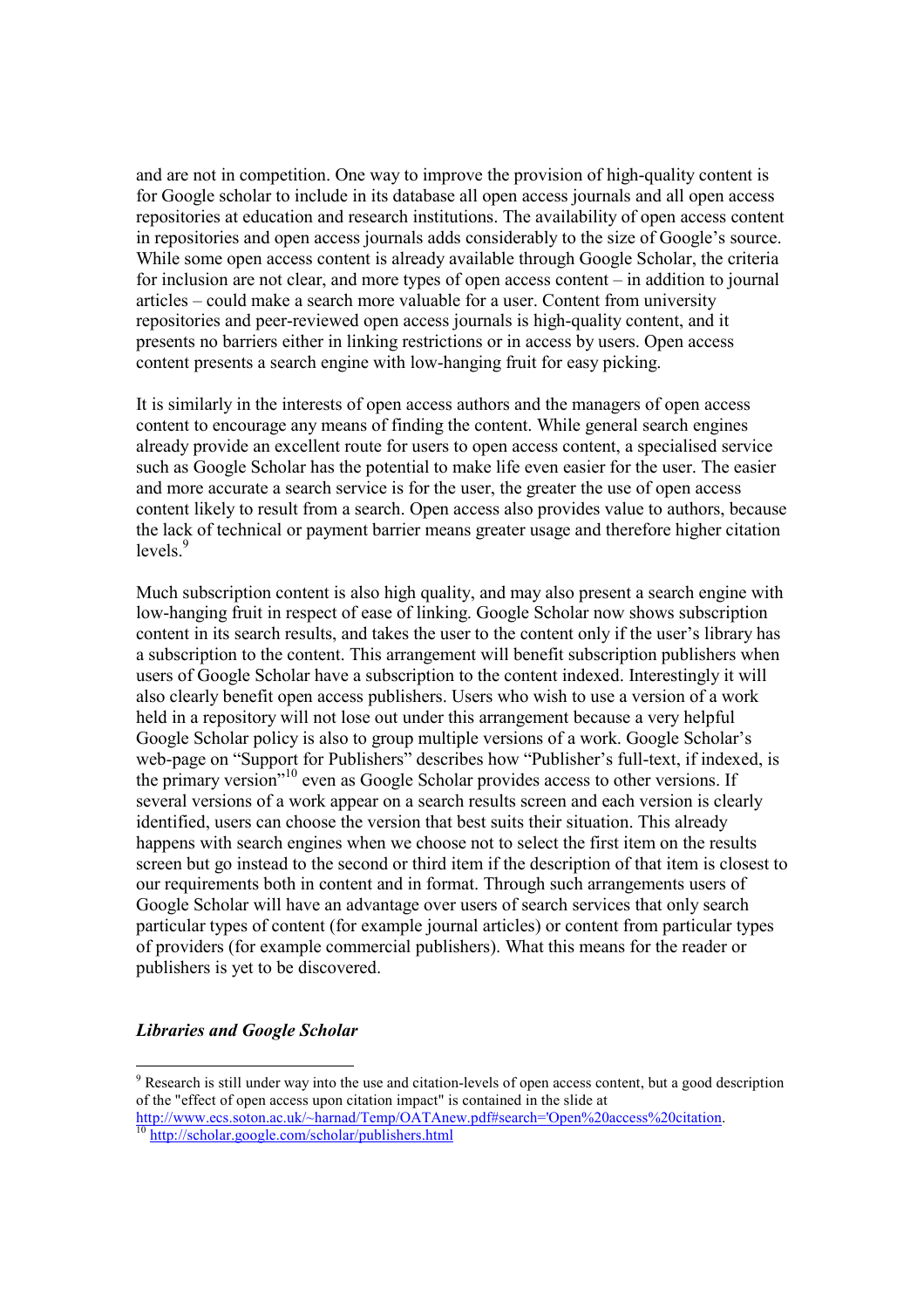The important role librarians play as intermediaries in access to academic information is recognised through Google Scholar's special services, which are explained on the Web site under "Support for Libraries"<sup>11</sup>. Two practical services are offered: a "link resolver" to library holdings and a link to OCLC's Open World database<sup>12</sup>, both services intended to make it easier for users to locate in a library content identified in a Google Scholar search.

This is the kind of service Google Scholar needs to offer if it is to be a commercial success, embedded into information services in a similar way to ISI's citation services. The test of success for Google Scholar in winning the hearts and minds of the library community will lie in the way in which libraries incorporate Google Scholar into their own Web sites. For instance, the University of Texas Library has already added a special link to the Google web-site which enables users to trace content from a Google search in the University's own Web pages.<sup>13</sup> On the other hand some librarians may feel that a page with the text "Welcome to Google's university search of University of Texas Austin" gives readers an impression that one commercial supplier is favoured above others. The academic community may be wary of too close a relationship between publicly-funded and commercial services. Extra concern arises when the commercial supplier is in a monopoly position, or effectively dominates the market even if it is technically not a monopoly. It may be good for the academic community if Google Scholar has to face stronger competition than it appears to face currently.

## The future?

-

Google Scholar has already raised much interest amongst the information community. The "chatter" on several e-mail lists is largely positive, particularly among open access supporters. Concerns and uncertainty remain, however, about Google's definition of "scholarly" in determining inclusion or exclusion, and also about the currency of the content. The Google Scholar database is not restricted to peer-reviewed content (a wise decision) but only time will tell whether either too much or too little useful content appears in Google Scholar search results. Google Scholar managers will have to fix their patchy currency because most users will require up-to-date information. These doubts about Google Scholar's value are capable of resolution, given close co-operation between Google Scholar managers and both users and providers of information.

One opportunity open to Google Scholar is to offer the academic community searches that recognise the context of the words used in searching. The lack of context-related searching forms the most significant weakness in the use of general search engines for academic purposes. If Google Scholar is to provide an effective context-related search service its designers have to be inside the minds of students and academic staff, thinking about words in the way they think, understanding relationships between words in the way

<sup>&</sup>lt;sup>11</sup> http://scholar.google.com/scholar/libraries.html

<sup>&</sup>lt;sup>12</sup> http://www.oclc.org/worldcat/about/default.htm

<sup>&</sup>lt;sup>13</sup> http://www.google.com/univ/utexas